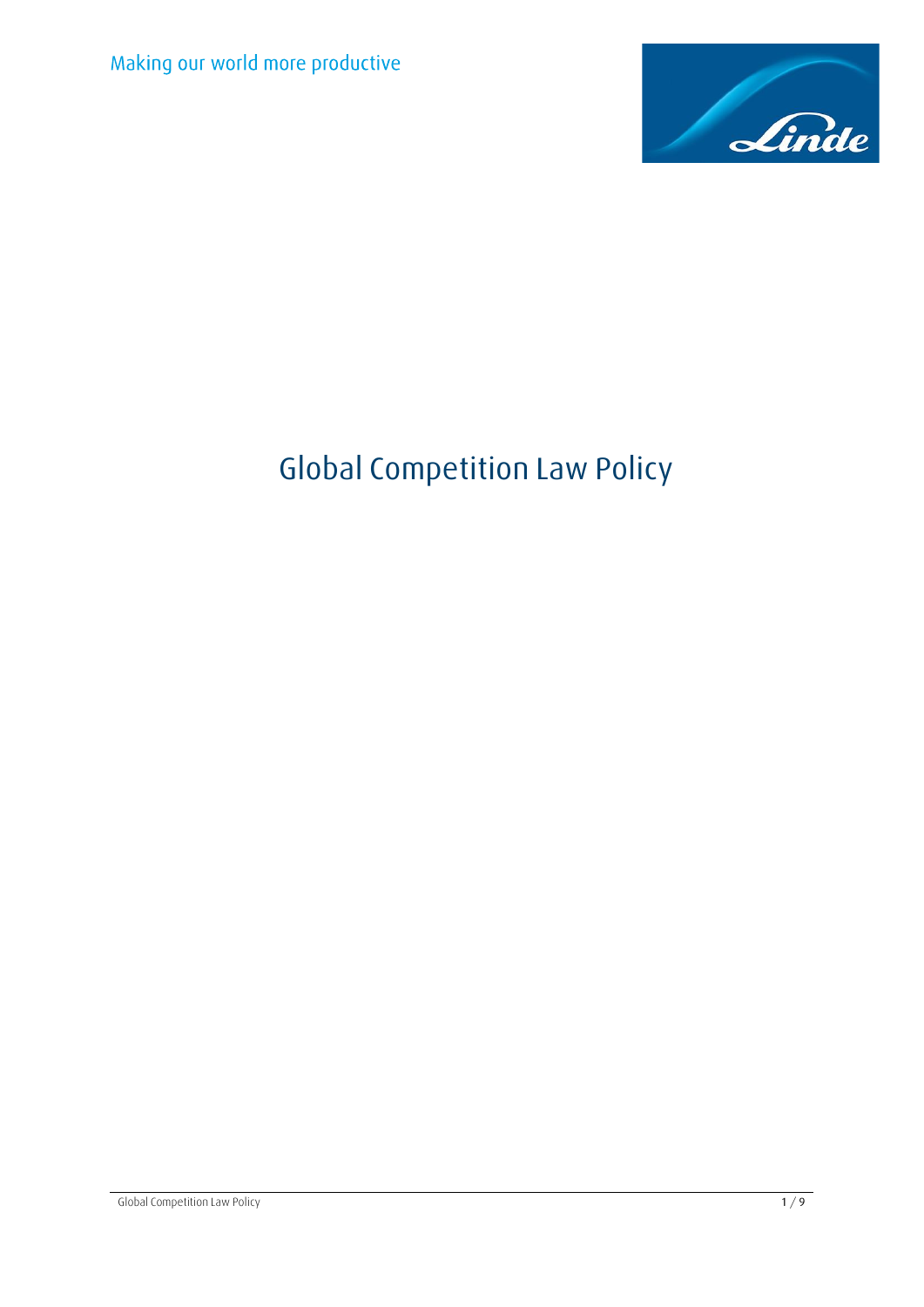

# **Table of Contents**

| I        | Overview                                                              | 3              |
|----------|-----------------------------------------------------------------------|----------------|
| $\sf II$ | Linde Policy                                                          | 3              |
| Ш        | Responsibilities                                                      | $\overline{4}$ |
| IV       | <b>Business Discussions with Competitors</b>                          | $\overline{4}$ |
| V        | Handling of Proprietary Information                                   | 5              |
| VI       | Trade Associations and Other Organizations                            | 6              |
| VII      | Company Membership in Trade Associations: Approval Process & Criteria | 6              |
| VIII     | Government Inquiries                                                  | $\overline{7}$ |
| IX       | Penalties for Competition Law Violations                              | $\overline{7}$ |
| X        | Training                                                              | $\,8\,$        |
| XI       | <b>Effective Date</b>                                                 | 8              |
| XII      | Questions or Additional Information                                   | 8              |
|          | Appendix:                                                             |                |
|          | Your 10 Core Principles                                               |                |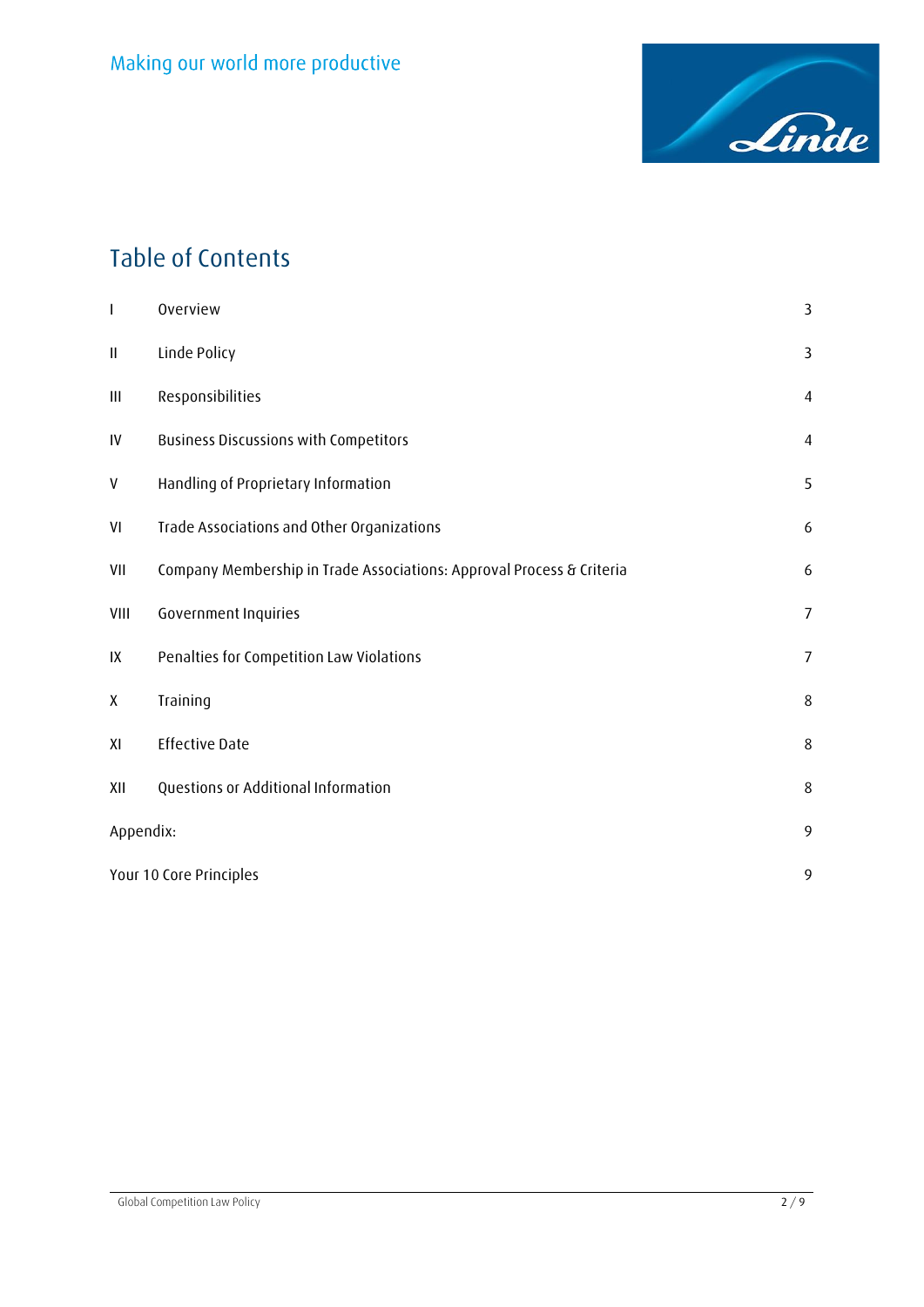

### <span id="page-2-0"></span>**I Overview**

It is an essential element of Linde's *Code of Business Integrity* that compliance with applicable competition laws be maintained wherever Linde conducts business. Anticompetitive behavior is never an acceptable means of winning business. This *Global Competition Law Policy* ("*Competition Policy*") sets forth Linde's standards of conduct for doing business in a competitive environment, the reporting and documenting of certain contacts and communication with competitors, as well as membership or participation in trade associations, professional societies, and standards-setting and product certification organizations.

This *Competition Policy* is intended to provide Linde Employees (which includes employees, directors and officers) with an understanding of compliance with competition laws.

It is very important to stay vigilant in avoiding not only actual violations of competition laws or Linde's policies, but also any appearance of impropriety.

### <span id="page-2-1"></span>**II Linde Policy**

No Linde Employees shall enter into any improper agreements or understandings with competitors in violation of competition laws. An actual agreement, whether verbal or in writing, is not required for competition laws to be violated. An agreement can be inferred from actual behavior or circumstances.

Generally, any contact between competitors is viewed by competition authorities as suspicious as it provides an opportunity for an improper agreement or exchange of information. Because of this, Linde employees should avoid creating any appearance of any improper conduct by:

- keeping contacts and communication with competitors to an absolute minimum and limited to appropriate topics;
- refraining from any discussion with competitors regarding prices, customers, costs, business conditions, production or any other competitively sensitive matter;
- making certain that there is a legitimate documented business reason for any such contacts or communications;
- discussing with your compliance officer or assigned legal counsel prior to any contacts or communication with competitors where competitively sensitive topics are to be discussed; and
- following Linde's guidelines set out in this *Competition Policy* for membership and participation in trade associations and other organizations involving competitors, whether or not membership is paid for by the company.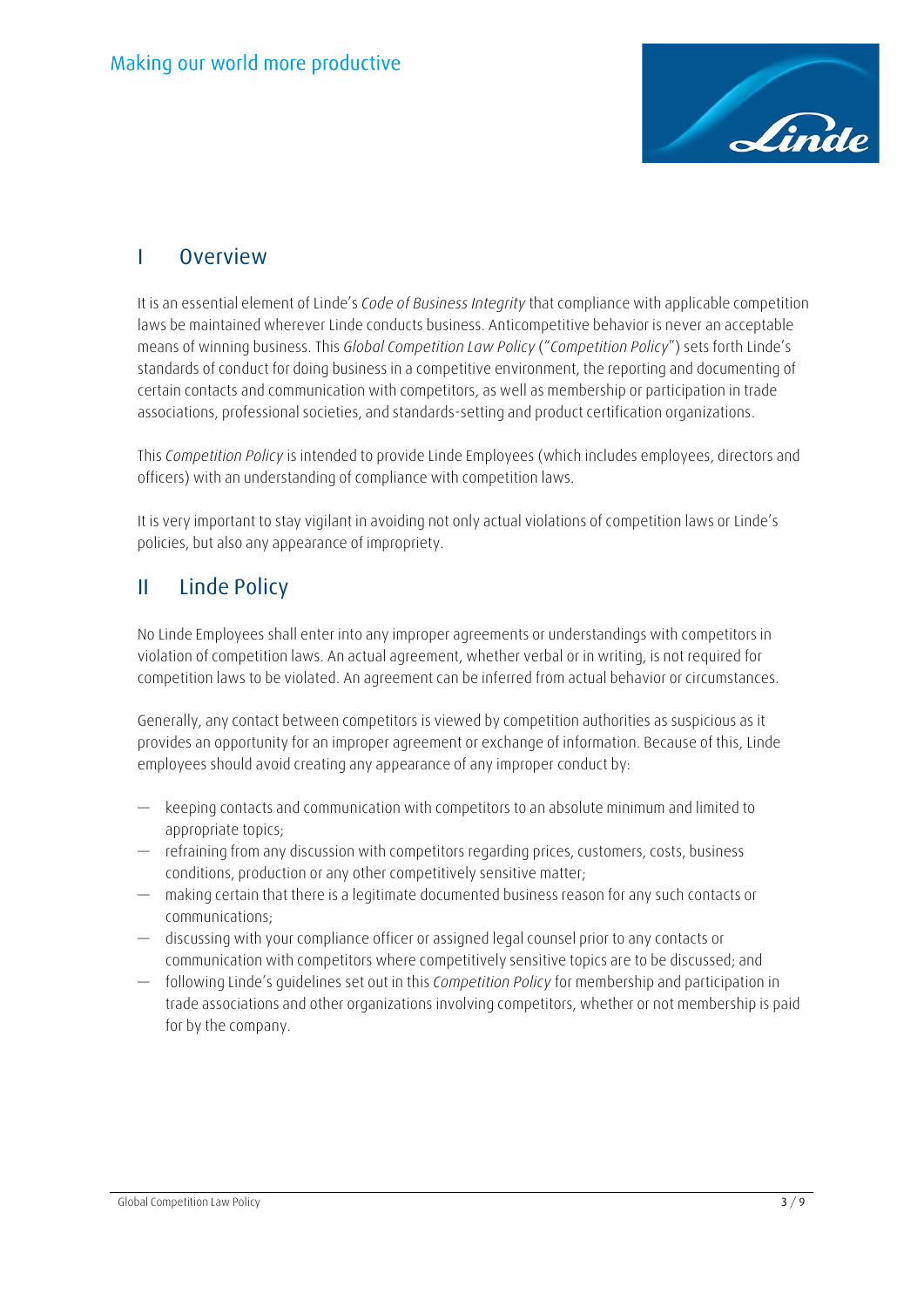

### <span id="page-3-0"></span>**III Responsibilities**

Linde Employees are responsible for:

- complying with the competition laws (which are called "antitrust" laws in the United States) and this policy;
- avoiding unnecessary contact or communication with competitors;
- obtaining prior management approval for membership or participation in trade associations, professional societies, standards-setting and product certification organizations, and other organizations involving competitors; and
- directing any questions on these matters to their manager or your compliance officer or assigned legal counsel.

### <span id="page-3-1"></span>**IV Business Discussions with Competitors**

You may not agree, reach an understanding or otherwise act together with an employee or agent of a competitor with respect to:

- prices or price components to be charged for goods or services regardless of economic impact;
- terms of sale;
- levels of production;
- allocation of customers; or
- bidding on a particular business (bid-rigging).

That means there must be no communication between you and a competitor (whether verbal or in writing) about competitively sensitive matters, including:

- prices or price components like surcharges, fees etc.;
- price lists;
- discounts or rebates;
- terms of sale;
- actual or potential customers;
- territories;
- contracts;
- costs;
- plant locations;
- business and operations or other strategic commercial plans (including expansions, R&D, shutdowns or slowdowns);
- capacity and capacity utilization; or
- commercially sensitive information.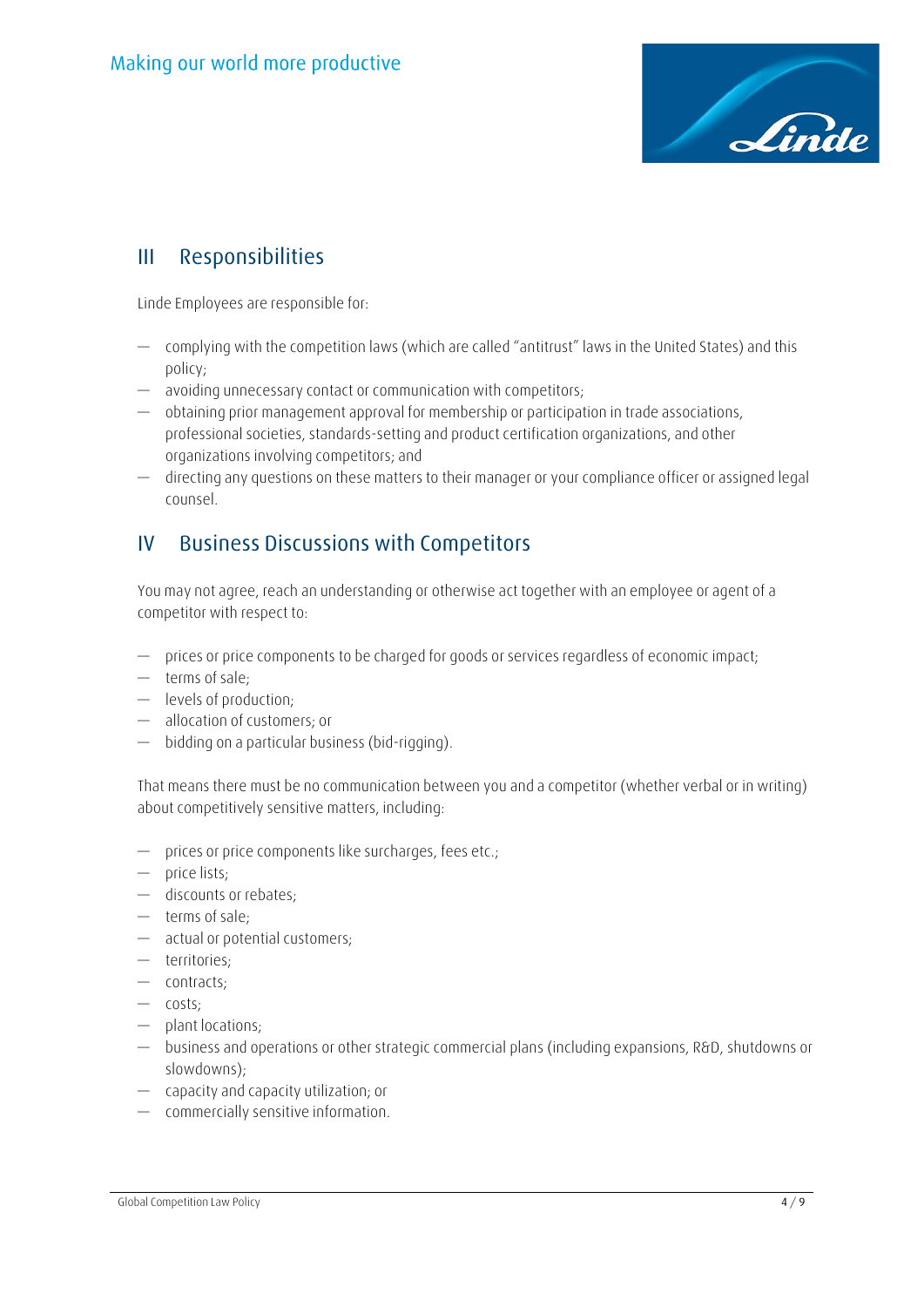

This includes both reciprocal or unilateral disclosure of commercially sensitive information, as it may be viewed as an attempt to invite the other party to join an anti-competitive agreement.

With the assistance of your compliance officer or assigned legal counsel, there may be legitimate reasons for contact with competitors about:

- research and production joint ventures;
- M&A discussions;
- swap, sourcing and selling agreements;
- disaster coordination;
- safety issues; and
- litigation settlement and dispute resolution discussions.

However, even in these areas of permitted discussions, you must be careful to limit your discussions to matters strictly and narrowly necessary for the legitimate business purpose and contact your compliance officer or assigned legal counsel in advance.

### <span id="page-4-0"></span>**V Handling of Proprietary Information**

You may not seek or use a competitor's confidential information. If that information is disclosed to you, promptly contact your compliance officer or assigned legal counsel.

During the ordinary course of business, you may properly receive or obtain information that may otherwise appear to be competitively sensitive information. For example, if:

- the information is available in publicly available sources (i.e., the internet, trade publications, newspapers, published competitor reports, competitor marketing brochures, competitor annual reports and filings with public regulators, analysts' reports, governmental bodies, e.g. tender boards, information disclosed to the general public at trade shows or supplier manuals, etc.) or is generally known within the industry, or
- a customer presents competitor's terms and conditions typically, customers present such information in order to encourage us to improve our offered terms and conditions - and you have no reason to believe that (1) the competitor is using the customer as a conduit to share information with us or (2) the customer is in breach of an express confidentiality obligation to the competitor.

Some contacts with competitors (which have been pre-approved for a legitimate business purpose) may require the exchange of competitively sensitive information. Prior to any such discussion, a confidentiality agreement ("Non-Disclosure Agreement") meeting criteria set by your assigned legal counsel must be signed by both parties. In the case of a potential acquisition or joint venture, and to the extent that discussions proceed to a signed letter of intent and competitively sensitive information is disclosed, the due diligence team may only discuss such information on a "need-to-know" basis and it may only be used for the purposes stated in the confidentiality agreement. Special attention should be given to avoid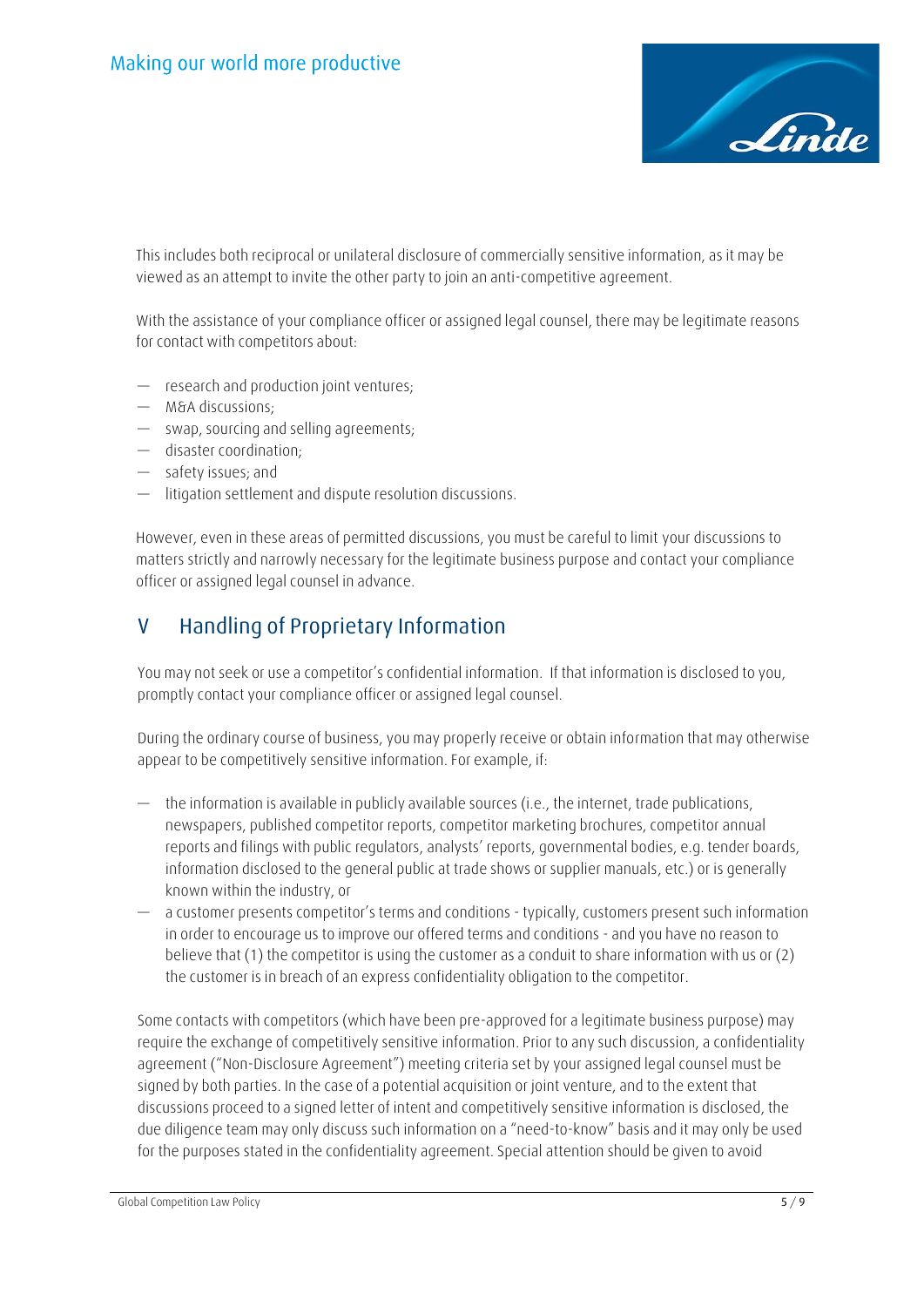

communicating competitively sensitive information to persons other than the due diligence team prior to the closing of the transaction. Under no circumstance should you discuss a proposed acquisition with the employees, customers or vendors of the company to be acquired or with whom Linde is forming a joint venture, without prior written consent.

### <span id="page-5-0"></span>**VI Trade Associations and Other Organizations**

Trade associations, professional societies, standards-setting or product certification organizations are particularly sensitive, because in addition to the direct contact, they frequently involve joint activities with competitors. It is therefore key that all employees follow all procedures in this *Competition Policy* when attending a meeting or engaging in any other competitor contact in the context of such an organization.

### <span id="page-5-1"></span>**VII Company Membership in Trade Associations: Approval Process & Criteria**

The approval process for authorizing membership or participation in trade associations, professional societies, or standards-setting or product certification organizations, includes the following:

- Before approving any such request for membership or participation, the compliance officer or assigned legal counsel must determine that the charter, bylaws, and related organizational documents provide sufficient regulation of the activities of the organization to ensure that participation in the activities of the organization will not violate any applicable competition laws or provisions of this *Competition Policy*.
- Such affiliation or participation must promote legitimate Linde business objectives or have a clearly demonstrable, legitimate purpose for the development of the relevant standard or product certification.

#### **Pre-Approval for Membership or Participation**

Before you participate in any trade association, standards-setting or product certification organization, or other organization involving competitors, such membership or participation must receive the prior approval of the respective manager and the compliance officer or assigned legal counsel. Employees participating in such activities shall complete competition law training prior to attending any meetings.

#### **Participation in Organization Meetings**

Whether sponsored by Linde or not, you may not participate in meetings of a trade association, or standards-setting or product certification organization, unless the procedural requirements of the organization include the circulation of a written agenda to all meeting participants in advance of the meeting and written minutes promptly following the conclusion of the meeting.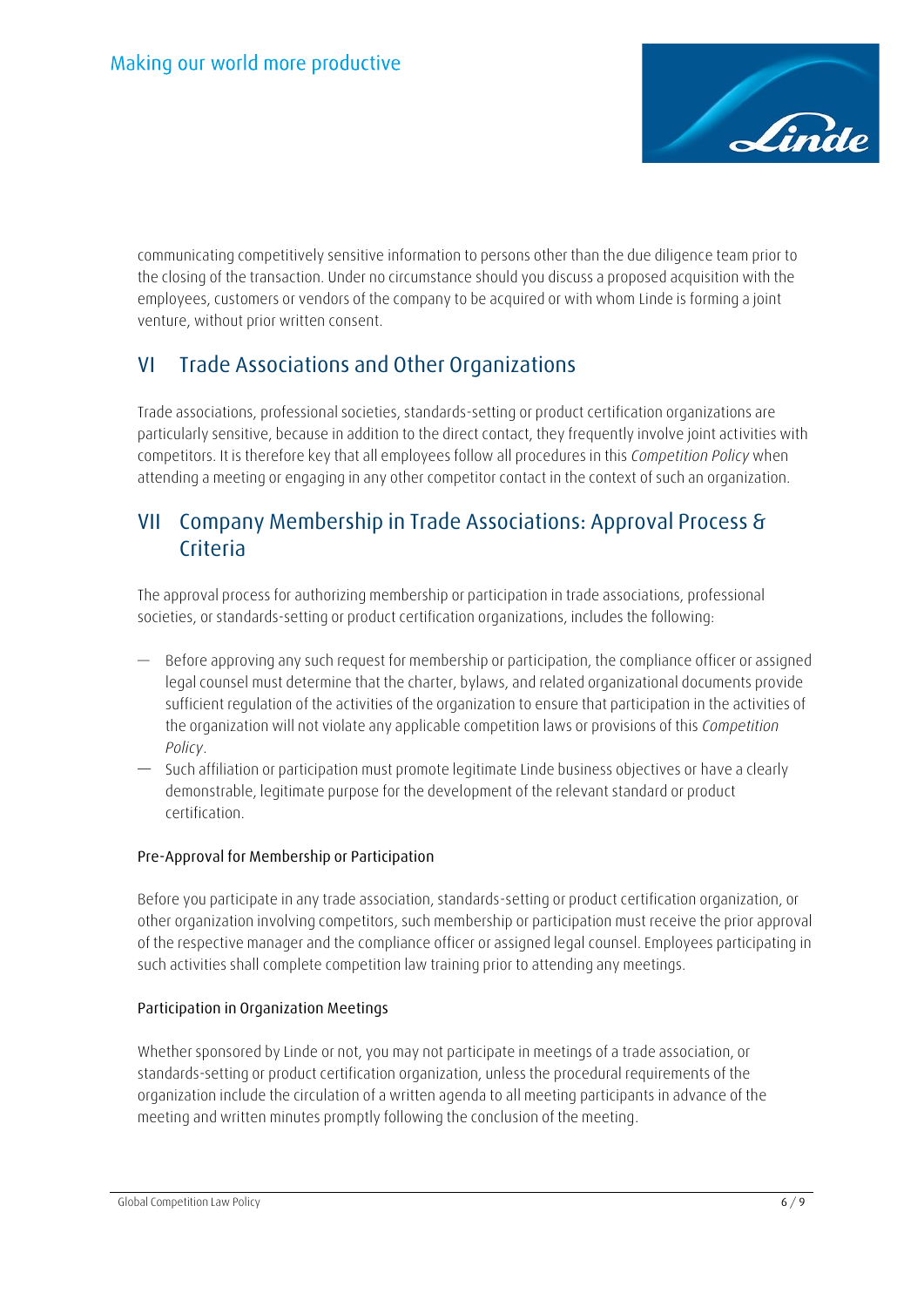

If any topics raise competition law sensitivities or any improper topics are on an agenda, you should review the agenda for the meeting with your compliance officer or assigned legal counsel in advance of the meeting.

You may never participate in, or remain at, an organization meeting at which competitively sensitive subjects are discussed by competitors. In this case, you must:

- clearly voice your objection to such discussions, announce your departure, make sure that it is noted in any minutes that are being taken and leave the meeting immediately; and
- contact your compliance officer or assigned legal counsel as soon as possible to describe the facts and circumstances of the meeting to determine whether any follow-up action is necessary.

The minutes of the meetings are designed to document that the proceedings were proper and you should review these minutes with the compliance officer or assigned legal counsel when appropriate.

### <span id="page-6-0"></span>**VIII Government Inquiries**

Governmental enforcement of competition laws may from time to time involve written inquiries or unannounced visits. If you receive notice of any such inquiry or an unannounced government investigation occurs at your business or location, you must notify your compliance officer or assigned legal counsel immediately.

The compliance officer or the assigned legal counsel for the business or region will respond to all such requests for information of any kind on behalf of the company, in consultation with the general counsel and/or the chief compliance officer, as needed. No employees outside the Global Law Department are authorized to respond to such requests on behalf of Linde.

### <span id="page-6-1"></span>**IX Penalties for Competition Law Violations**

Violations of competition laws can have severe consequences both for Linde and for Linde Employees. Penalties for non-compliance with the competition laws may include criminal and civil penalties for employees, including jail time and fines. For Linde it may include fines, damages and/or limitations on the conduct of business.

Even if you and the company are ultimately found to have acted properly, the cost of defending an antitrust claim (i.e. legal defense costs, opportunity costs, adverse publicity and career impact) can be significant.

Linde Employees who fail to comply with applicable competition laws may be subject to disciplinary action up to and including termination of employment.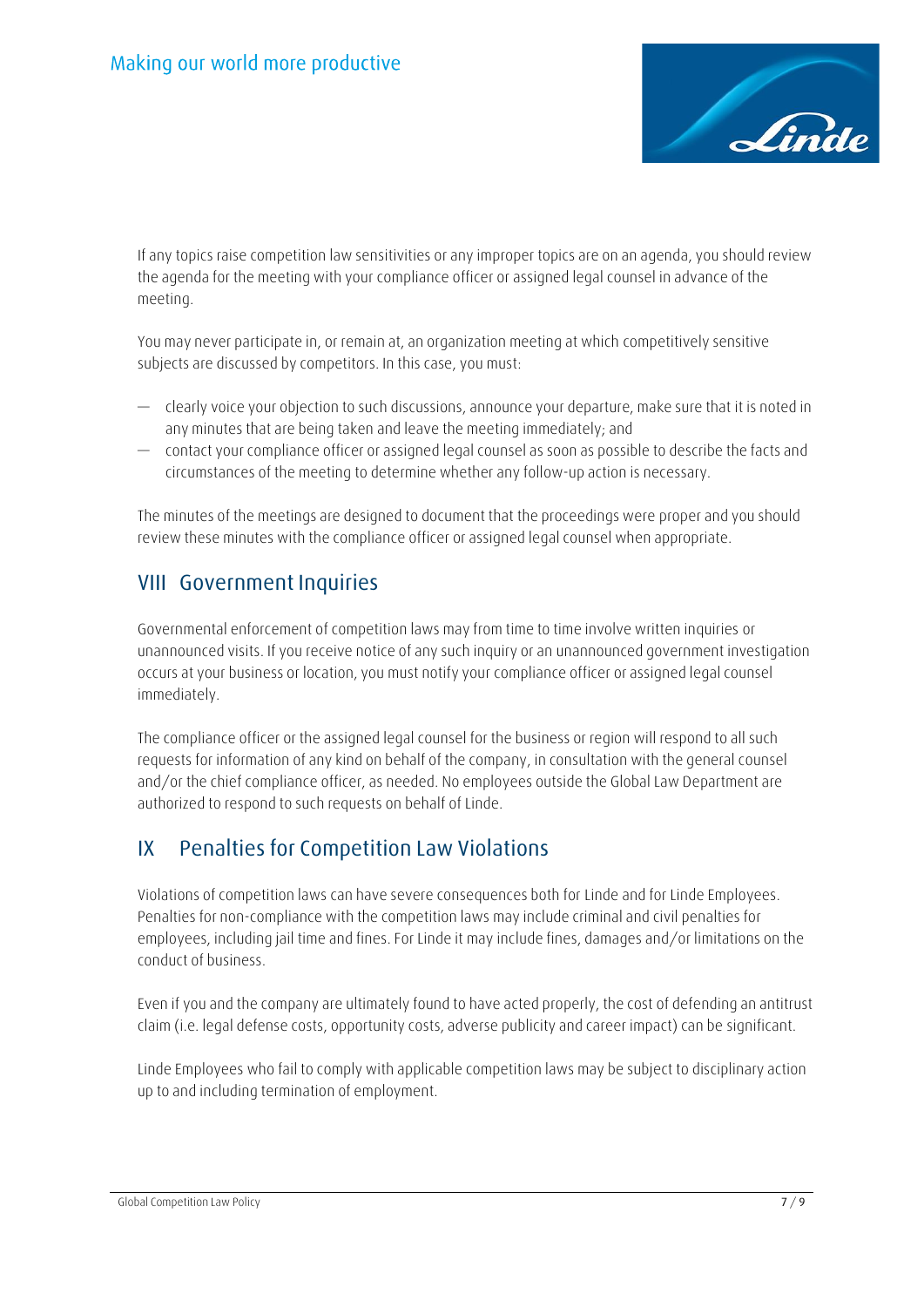

# <span id="page-7-0"></span>**X Training**

Linde requires that certain employees complete competition law training in a frequency defined by the chief compliance officer. The required training may include online and/or in-person training.

### <span id="page-7-1"></span>**XI Effective Date**

This policy is in effect as of April 2021.

### <span id="page-7-2"></span>**XII Questions or Additional Information**

Should you have questions regarding this policy, direct inquiries to your compliance officer or assigned legal counsel.